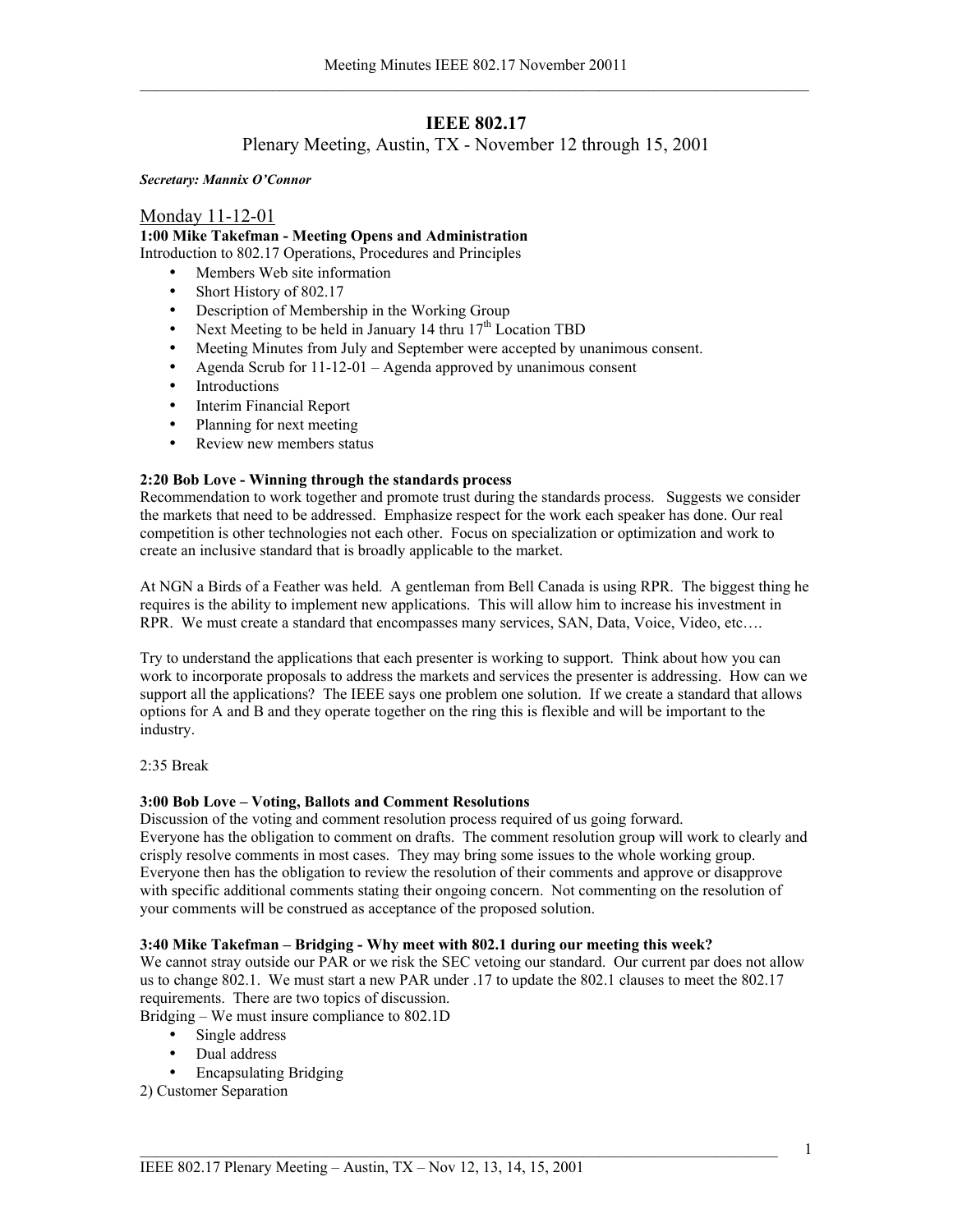We did approve an optional customer separation mechanism in the frame format. It is strictly speaking out of the scope of a MAC. 802.1Q defines VLANS and the EFM is thinking about this issue too because their customers also require it. 802.1 are not crazy about nested VLANs. We need to explain it clearly to them along with the customer requirements.

Q – How deep do we intend to make the nesting? We need at least one level for the service provider to use above those used by the enterprise

A – At least one additional level of nesting.

Q – What is the EMF position on this.

A – We don't know yet. Some members in the EMF are looking for this as well.

C – The .1 group can insure that the .17 MAC is compliant to .1D and .1Q. Encap bridging is an issue for the .17 group and not necessarily something for .1D yet. Over the next few days we will discuss what encap bridging is and how we can employ it. Do we want to use the encapsulation techniques of the encapsulating bridging itself?

Chair – Tony Jefferies said a while ago that he felt 802.1Q is encapsulation bridging. FDDI to Ethernet encap bridging was done in ANSI.

C – Whatever we decide as .17 is what we want to review so there are no surprises on final voting. C – There is encapsulation, encapsulation bridging, transparent bridging and source route bridging. We can only do transparent and source route bridging in the .1 if we elect to bring a new bridging method to .1D it can become a giant issue for us because we are the new kids on the block.

C – We have a requirement to comply with .1 because of our 5 Criteria. We have a few issues with transparent bridging. MAN and WAN is a different problem than LAN problems because there are multiple customers on one shared media and there is a requirement to keep them separate.

C – If this issue is not in the 802 architecture then we still need to proceed. However, we should do it in a way that does not antagonize the 802.1.

C – If we want to do more than transparent bridging we can enhance it as a separate and distinct proposal.

C – We need to separate bridging and customer separation issues.

C – Encapsulation bridging exists already. So encap bridging is good as an informative annex.

C – Customer separation has to do with overlapping VLANs whether you are bridging or not. In the carrier network this is required. If we can extend that to the 802 architecture great, however it is not required. We have not specified how the field will be used but it is a multiplexing and demultiplexing field.

C – If we do any work on bridging that affects the MAC then it belongs here. If it is above the MAC then it belongs with the .1 group.

# **4:15 Bob Sultan – Terms and Definitions Ballot Update**

Review of final terms and definitions that complete the ballot resolution process.

# **4:50 Mike Takefman – Plan for this Meeting**

Discussion of the approach to reach consensus on various proposals. There is usually a bell curve distribution of opinions on the proposals. Other chairs have suggested.

- Vote on each proposal
- Vote on high-level abstractions of the various proposals and have the editor write to that concept.
- Vote on clauses in within proposals (decision points). These need to be self-consistent.
- Include everything in the standard. This may result in a bulky, inefficient.

We need to have significant convergence by the next meeting so we can have a draft document in January.

C – We need a framework for the document by the end of this meeting. We need one draft with multiple competing clauses or 2 competing proposals that can be carefully considered because they are in a similar format.

C – We need some matrix comparisons based on tasks or groups or areas of interest so the people who are pushing the standards get together to work out the issues.

Q – If we adopt a proposal as baseline text what does it mean?

Chair – The SEC does not care how we get to a draft as long as they get a ballot with greater than 75% approval with all no votes addressed. The actual process is up to us. The way most group's work is they make decision points and the editor writes some text and the working group works with that text. We have a lot of text but if it is the baseline it is not the standard but it helps the editor and the working group.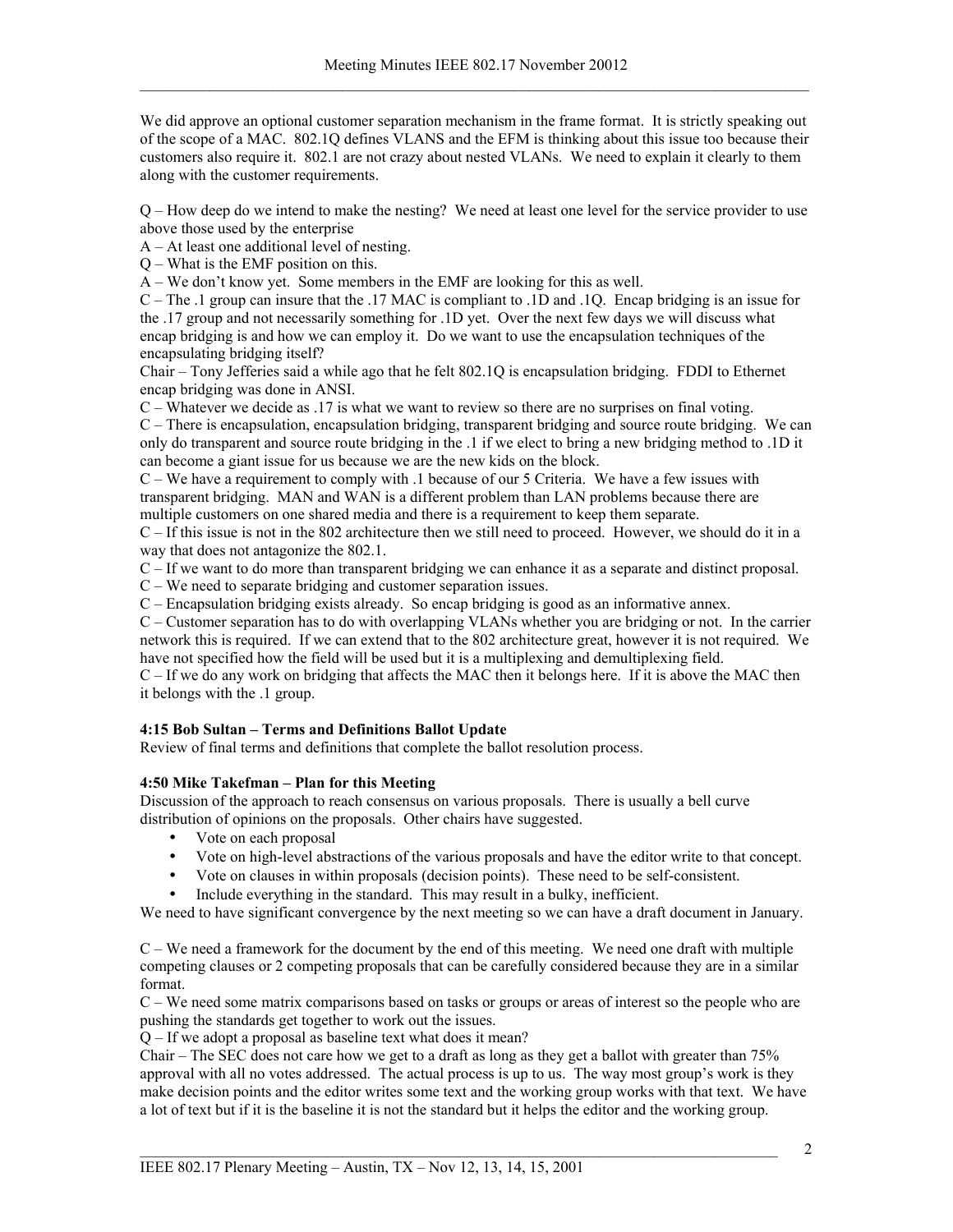However, it would take 75% vote to remove it from the baseline.

Q – There is a political and a technical process. This can take a number of meetings. The engineering discussions must occur on efficiency and cost as well.

A – Early voting can put one group in and one out and this can stalemate the standard because there has been no compromised prior to significant voting.

Q – There are several issues, some contentious and some not. However, many of the issues are interrelated. We need to identify those that are not contentious and resolve those. Then we can resolve the more contentious issues in the larger group.

C – Multimode operation caused OSI to fail and the Internet protocols have succeeded because they chose this path too often.

C – More technical debate in an informal setting would be helpful.

C – Written comments on each proposal should be included and maintained for the full working group review.

# **5:30 – Motion to Adjourn 1 – Bob Love 2 – Mannix O'Connor**

Yes - 14  $No-15$ Abstain – 27 Motion Fails

**5:40 - Motion to adjourn until 7:30pm - 1 John Hawkins – 2 Bob Love**  Yes 21

No 8 Motion Passes

# **Motion 2001-11-12-01 Time 19:58pm**

That at this meeting, a single presentation be made to the group, on MAC comparisons. This presentation will be the last presentation on comparisons before voting on MAC related issues. This presentation shall be developed by representatives of each of the three proposals that have been submitted to the web site.

M - Bob Love, S - David James Yes 20 No 22 Abstain 3 Motion Fails

#### **20:10 Motion to Recess until 11-13-01**

1 Raj Sharma, 2 Bob Love  $Yes - 19$  $No - 20$ Motion Fails

#### **Motion 2001-11-12-02 Time 20:42pm**

An ad-hoc to be formed to develop and outline for the IEEE 802.17 standard to be presented at this meeting.

M - Nader Vijeh, S - Adisak Mekkittikul  $Yes - 36No - 1$  Abstain – 6 Motion Passes

### **8:25 Vote to call the question 2001-11-12-01**

M - Nader Vijeh, S - John Lemon  $Yes - 24No - 16$ Motion Fails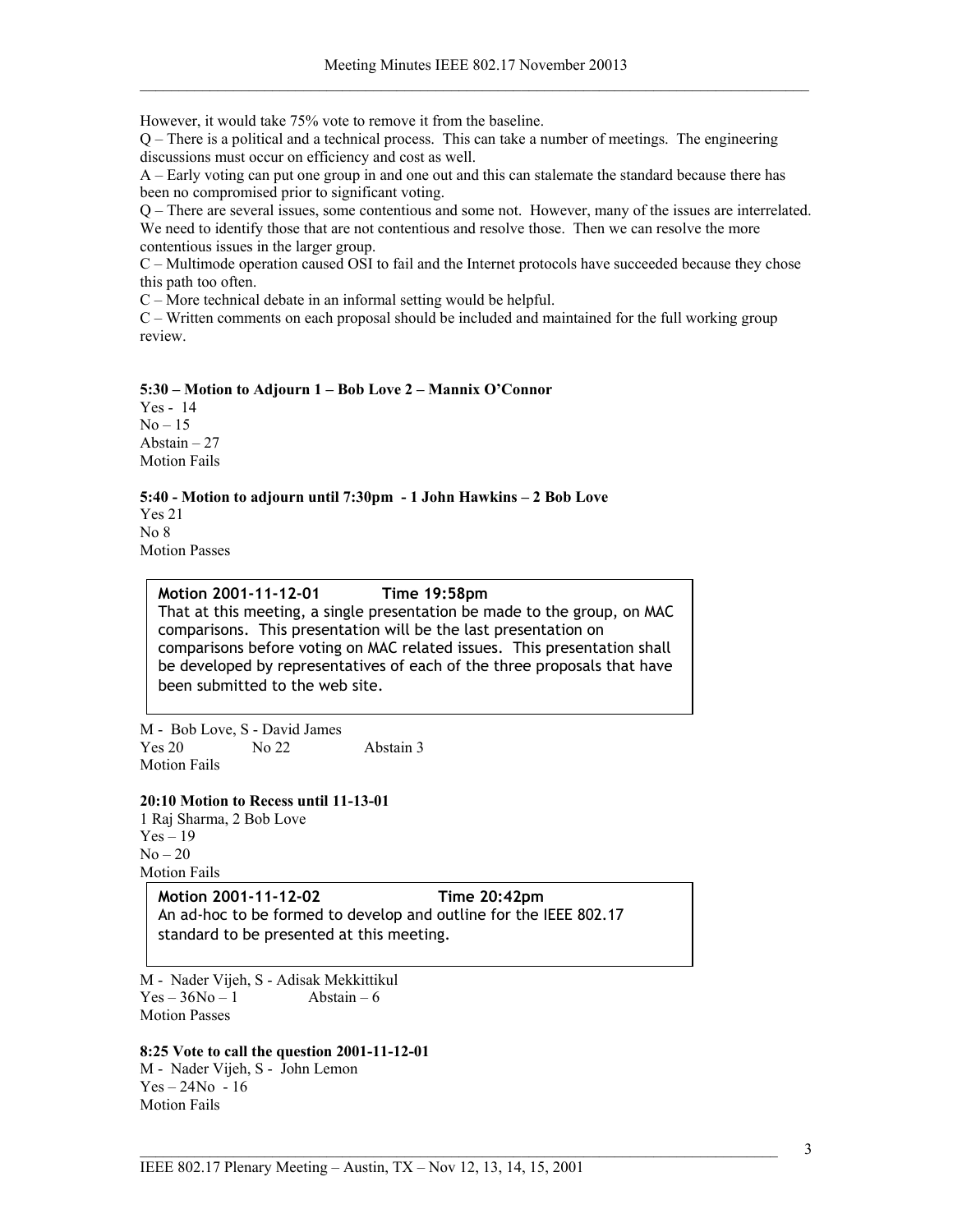**Motion 2001-11-12-03 20:45pm** Reserve time on the agenda where arguments in support of each proposal (not to exceed 15 minutes) are presented, followed by opportunities for Q & A by the group.

M – Bob Sultan, S – Bob Castellano Yes 6 No 4 Abstain 35

**Motion 2001-11-12-04 21:26pm** That the 802.17 Baseline Draft be based on the voting of the functional aspects of 802.17 as opposed to any one of the three proposed drafts as a whole. The WG would vote on the following proposed categories: Frame Format; Transit Path & Fairness; Topology Discovery; Protection; Physical Layer; OAM; and other categories as discovered. This does not preclude

motions made on more specific aspects in these or other categories.

M – Bob Castellano, S – Bob Sultan Yes: 3 No: 19 Abstain: 14 Motion Fails

\* Note – There was no motion 2001-11-12-05

Volunteers for IEEE 802.17 Outline/Table of Contents Ad Hoc Committee

Bob Castalleno David James Raj Sharma Stein Gjessing Necdet Uzun Harry Peng Steve Wood Jason Fan Wei Chau Sanjay Agrawal

Jamie Markowitch Dongui Xie Louis Rivera Siamack Ayandeh Pinar Uilmaz Italo Busi John Lemon Adisak Mekkittikul Mark Bordogna

10:00pm Motion to Recess – Raj Sharma Unanimous

# Tuesday 11-13-01

#### **8:40 John Lemon – MAC Reference Model**

A detailed description of the MAC and its' relationship to the required functions supporting MAC operation from the ZZ draft also known as Aladdin draft.

Q – MLM interface do you need to do something to do SNMP traps going the other directions.

- $A Yes$
- Q How are priorities are indicated through the MSAP.
- $A$  This is in the draft.
- Q What about multiple ringlets
- A This does not preclude multiple ringlets
- Q Do you see topology and protection as being distinct and different.
- A Definitely
- Q Which parts of the reference model are affected by customer separation.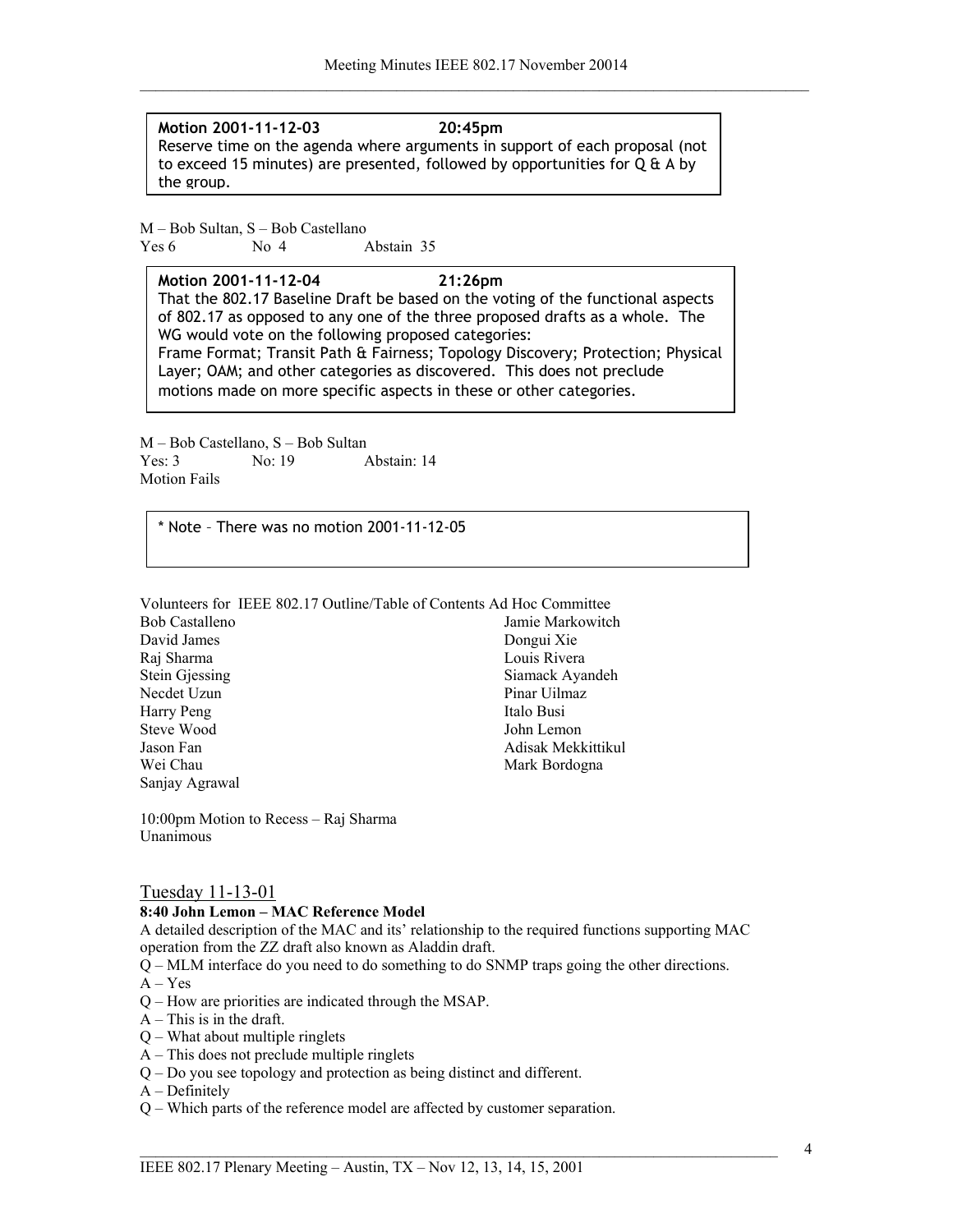A – Ringlet, Rate control and policing

Q – What else is exposed to the upper layer and how do we do that.

A - Ringlet selection and rate control.

Q – Ringlet requires topology information

A – Yes but you want to control the information that goes to the client. With that information you can do ringlet selection.

# **9:10 Dave Meyer – Frame Format**

Frame format description from Gandalf draft.

Q – What does the control TTL do when you have the TTL field in another place already.

A – This is the hop-by-hop method of getting around the ring.

C – If you only have one address it is difficult to know how to strip the packet

# **9:17 Raj Sharma – Frame Format**

A description of the Frame format and discussion of reasons behind the frame format from the ZZ or Aladdin draft proposal.

### **Straw Poll**

How many support this approach - 59 How many feel this proposal requires some modification  $-23$ 

Q – What about unique identifiers for transparent bridging

A – I go back to other protocols support for bridging. In most of them there is nothing in the header to support transparent bridging. There is no specific field in the header.

Q – How many frame formats will be defined for RPR

A – Data and control frames

Q – Does the length need to be recalculated for GFP at every hop?

 $A - It$  may.

C – The PAR for .17 says we need to be compatible with .1 but it does not authorize us to create encapsulation bridging.

C – All 3 proposals are proposing a header.

Q – POS requires transparency for the payload and this must be forced into the MAC in your proposal.

A – This proposal does not imply that. The reason is we need to do rate adaptation is the transit path fairness requires that you account the bytes you get from the media. Therefore we have created a common

format across all the cases. POS is the easiest. Ethernet is a tougher issue. Q – POS will issue backpressure and we want to use the POS framers and your proposal excludes doing it from a reconciliation layer not in the MAC.

Q – Will test equipment be backward compatible with this?

A – Ethernet test equipment today will get CRC errors. If you account for that, you can still use an off the shelf Ethernet tester today. We have done it.

Chair – Several unnamed test equipment makers say that if we keep the PHY layer the same we will be OK.

# **9:42 – Sanjay Agrawal – MAC Datapaths**

Description of the MAC datapaths and how they support the 802.17 objectives from the ZZ or Aladdin draft.

Q – Can we simulate this MAC with simple MAC clients.

 $A - Yes$ 

Q – Between ring states do you have to listen to the pause message?

A – The pause mechanism does not allow you to shape the traffic.

Q – The spectrum goes from managing congestion to avoiding congestion but how much complexity do you want to trade for congestion avoidance.

A – Congestion avoidance may be a simpler state machine than congestion management.

Q – All you need is how many hops you can actually send each type of traffic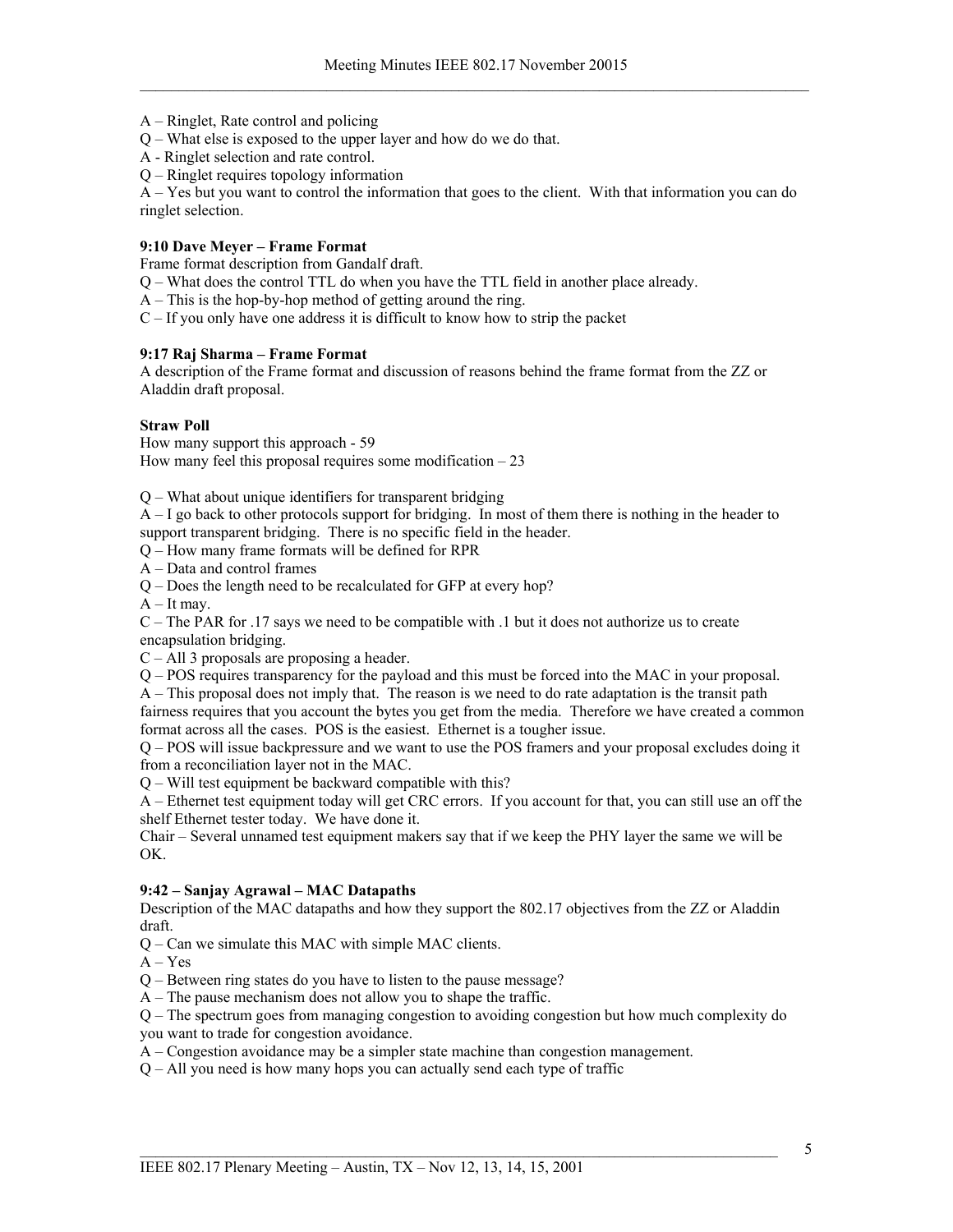A – There are multiple destination flows passing thru multiple links so there multiple constraints throughout the network. If you don't have the global information then you are unnecessarily using bandwidth.

Q – What are the handoff procedures when you strip the RPR header. When you insert into the MAC where do you add the header.

A – That is a frame format issue, can we talk off line.

Q – I feel you are trading a more complicated b/w algorithm with having one transit path and what about promiscuous mode.

A – There are bridging and testing functions you need to satisfy. For the complexity it doesn't matter how many transit buffers you have you still need the RCM sent to the MAC client.

# **10:30 David James – Compatible transit/no-transit class A traffic**

A description of a method for interoperability of reactive and proactive node design.

Q – When you chose a proactive scheme you chose a different one than the one proposed. The one you chose has a huge memory penalty.

A – I couldn't read the documents from ZZ or Aladdin because they were not written as one document.

- Q Do you have backpressure working on the transit flow.
- A Backpressure goes upstream to inform the upstream node.
- C Between ABC traffic classes you have strict priority.
- A No not really, it is strict priority subject to rate limits.
- Q You move the rate shaper from the client to the MAC

 $A - Yes$ 

Q – So this a bandwidth based class support.

A – Yes and C picks up what is left over.

# **11:10 Necdet Uzun – Bandwidth Management / Fairness**

A presentation of the bandwidth algorithm from the Gandalf draft.

Q – On slide 4, fundamental to the proposal the high priority buffer gets priority when there is congestion. When the high priority gets delayed because of over subscription this will cause hi priority traffic to be delayed by low priority traffic.

A – Do you have any simulation to prove this?

Q – The conversion time of Flow Control can take 100ms does that value have any correlation to the ring size. If the buffer is not large enough does it affect input traffic.

A – We simulated rings up to 3000 with 1 Mb over subscription we never saw this. I challenge you to run a simulation to prove this case.

Q – You have added multiple choke points by adding an additional message type. What happens when you send Type 1 and Type 2 messages around the ring. It seems complex.

A – In the Type 1 messages the SA is the most congested node. The Type 1 message has SA and DA. You need these messages to implement a simple MAC

Q – Aladdin showed support for single or multiple cue clients. Overall I am glad to see that you are addressing HOQ issues. You show 100% throughput before and after VDQ. There are simulations that show the interaction of congestion domains will cause inefficient use of bandwidth for interdomain traffic.

A – You have policing for multiple choke points and you must have N choke points. We only police a single choke point.

C – In case of VDQ if you don't consider multiple choke points then you get HOL through multiple choke points.

C – As SRP works to overcome HOL we get multiple Fairness Domains, multiple Fairness Messages, multiple Priorities, multiple Transit Paths, MAC Hi Priority Low Priority buffers. This means you have multiple complexities and possibly unpredictable interactions between these multiple mechanisms.

C – You showed VOQ one is complex and one is simple. The issue is where the function resides in the MAC or outside. The function has to exist somewhere. You said end-to-end jitter is Nx MTU. The only way to do this is with reservation. Whenever you have low priority taking bandwidth from hi you should say what the probability of the jitter will affect the Hi priority traffic.

A – So you are saying the proposals are the same.

Q – No you have a large transit buffer that can introduce jitter.

A – It will not accumulate as fast as you think.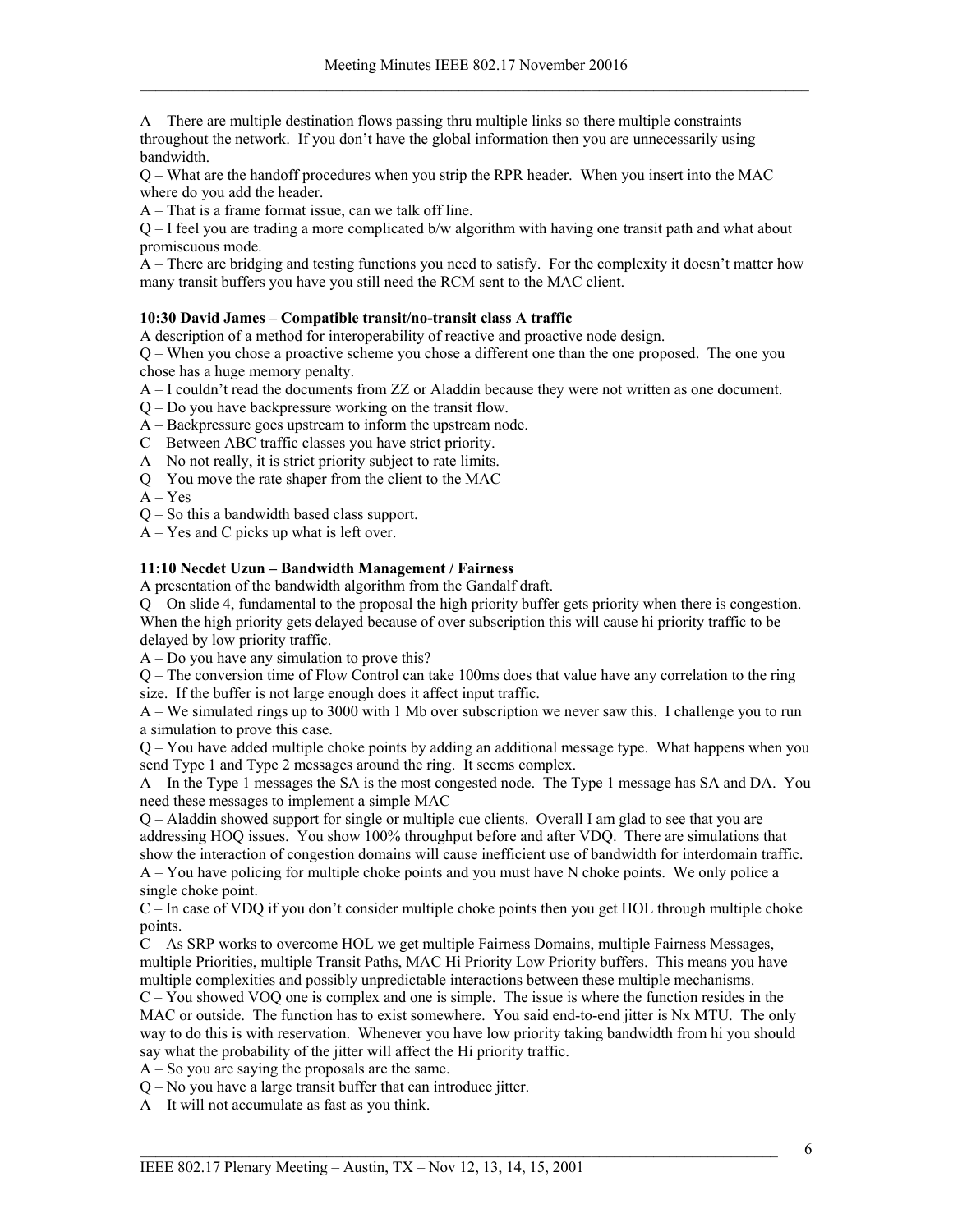C – We are proposing a VOQ scheme that assigns unused bandwidth to the other traffic. Complexity and cost are two different issues.

A – Complexity to me is how much time it takes to design it. Vendors can sell you memory quickly, it is available.

Q – The throughput that you suggest says throughput numbers are valid across the board. With bursty traffic you cannot have 100% by definition.

A – On a single hop you can have 100%.

Q – With 2N x MTU you can calculate the case that reaches the high threshold. There is a finite probability that this will happen.

 $A - Can$  you calculate this?

C – David James, since my name is on this presentation, I want to say I recommended against using simple and complex to compare these proposals because it is too subjective.

12:15pm Lunch

# **1:25pm Harry Peng and Adisak Mekkittikul – Bandwidth Management**

Description of bandwidth management methods and service support for ZZ or Aladdin draft. Q – Your algorithm can support multiple transit buffers?

A – It doesn't preclude the use of a second transit buffer or change the behavior of the transit buffer. Once you have buffers you have a decision from which buffer you dequeue. This is orthogonal to the flow control scheme.

Q – If a node is down you can still have a pass-thru mode that copies from input to output.

A –Yes but if it is brain dead it can still jabber and create problems.

Q – The spectrum of the debate is between congestion mgt that requires large buffers and a reactive scheme that has no buffers but requires an infinite control on the packet input. There is complexity in the system too. In control theory you get more instability with more control points, however, we all need to understand your algorithm before we can build systems around it. We need to study the metrics of each algorithm.

A – I agree with you basically. We are starting to see the fundamental issues.

Q – Three things we all agree on Fairness weighted, 3 classes and the maximum number of nodes should be less than 128. We need to keep the jitter to 1 x MTU. If loads change does it take a full circulation time to reconverge.

A – True for the Guaranteed class. The jitter will be in the transit buffer on the order of N x MTU.

Q- Do all 3 proposals have similar jitter for Guaranteed class if we carve out the bandwidth.

A – Yes

Q – The bucket level I is drained and it becomes greater than 0 you did not use your allocation.

A – No it means your committed rate cannot be claimed because you are using it. It attempts to use the total committed rate coming through my link and take it out of the equation and reallocate to those who need it.

Q – So this is only for Committed and Best Effort traffic.

A –Guaranteed cannot be used, Committed is a type of service that has 2 components one part acts like guaranteed and the other part behaves like best effort.

Q – How do you reclaim the bandwidth.

A – The leaky bucket goes empty until the next packet comes in. An example, say on average 50% of the time the bucket will be empty and 50% it will be not be empty. The rate and percentage are multiplied to infer that the source is only using 50% of their bandwidth.

Q – If I have TDM then I have 2 options 1) pay with jitter or 2) reserve the bandwidth then I must limit my TDM traffic if I don't want to be inefficient with bandwidth.

A – You are limited to the bandwidth of the whole ring. It is analogous to CBR traffic.

# **2:15 Stein Gjessing – Flow Control Algorithms Revisited**

A conceptual overview of how the various proposals are similar in their flow control design.

Q – If your services are bound by SLAs and you want to have no packet loss, then high priority schemes can be penalized. Some schemes can result in many round trip times delay.

A – Both proposals have the ability to guarantee traffic. I like the high priority buffer and I feel that the low priority buffer will not fill and will not affect the high priority buffer.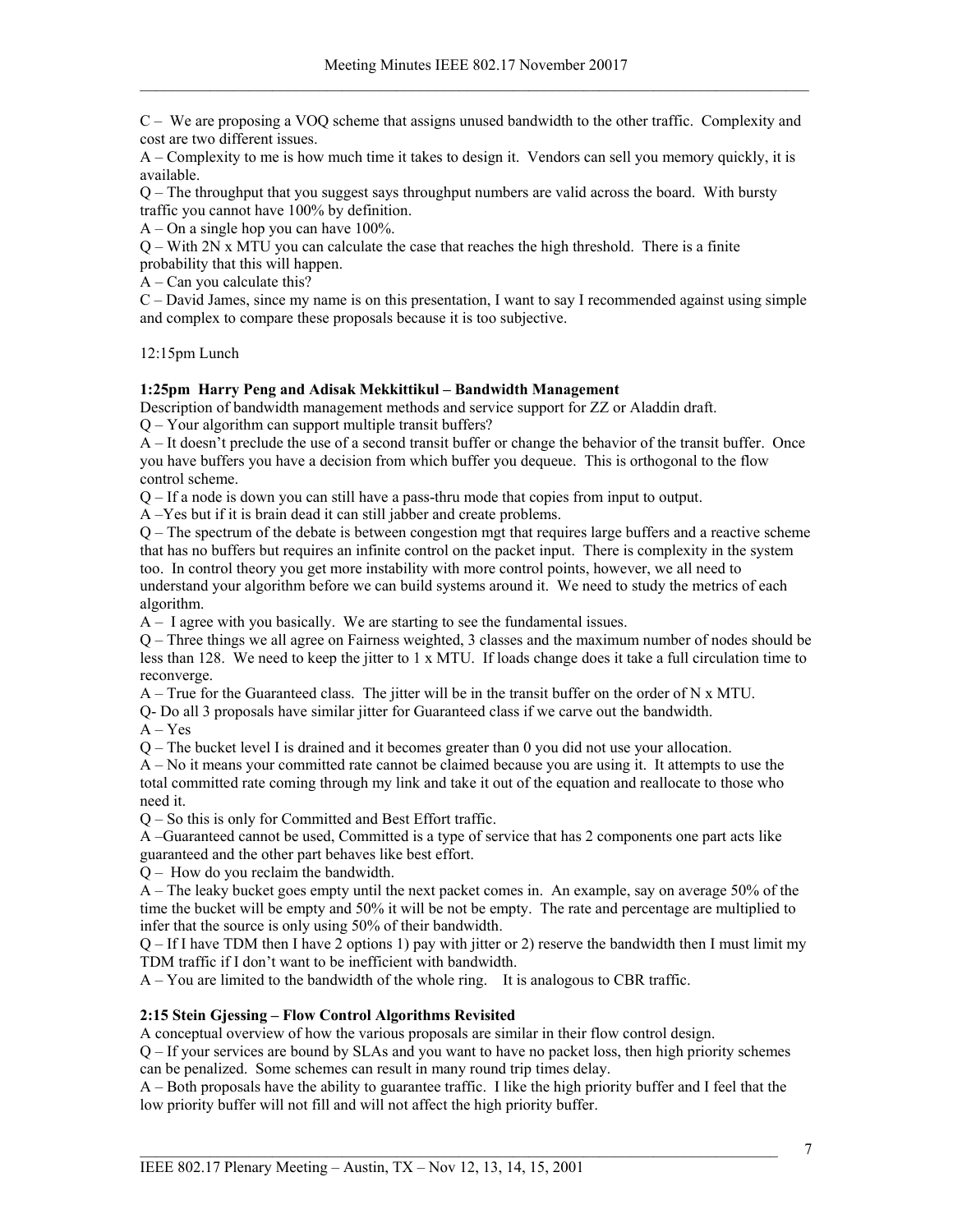Q – If you combine both schemes how do you see it operating that minimize.

A – Now that I know that both schemes are in the MAC I am not sure it is worth combining the schemes.

Q – If you make the buffer big enough that it never overflows then you can be opportunistic and guarantee Class A traffic.

A – Yes I agree.

# **2:40 Necdet Uzun – Single and Dual Transit Buffer Interactions**

Discussion of the coexistence of dual and single transit buffers on the same ring.

Q – On bandwidth utilization showing 100% does that depend on how you set the weights

 $A$  – We set all the weights to 1

Q – How is this different from your original scheme

A – Everything is going to the hub and it has a 100% utilization.

Q – So this means that we can have a single transit or dual transit buffer. Are you saying each node knows how much high priority traffic it has to add or forward.

A – In addition to high priority traffic we put a little extra margin.

Q – What is the time constant of your low pass filter in terms of the modification of the rates you report.

A – I think it was 64 k every 100 milliseconds

Q – You say one and two transit buffers can be on the ring simultaneously. Why do you want to specify the number of transit paths in the standard.

A – I don't see why we need to limit the number of transit buffers on the ring.

# **3:00 Anoop Ghanwani - 802.17 MAC Compatibility with 802.1D**

The objective of the proposal is to satisfy the compatibility of the 802.17 device as it relates to transparent bridging.

Q – Do you think this material is appropriate for this to be an informative annex for the standard. Do we need to discuss anything with 802.1D on Thursday.

A – It could be an informative annex. If we as a .17 group decide this is what we want to present to the .1 then we should present it.

Q – In the promiscuous mode it is only for MAC addresses no on the ring.

A – That is correct.

Q – What about interoperability of bridging we must define methods of interoperability.

A – Correct

C – Promiscuous mode is referenced for sniffers and other test equipment and it is not for bridging.

Promiscuous refers to clients.

Q – With Spatial Reuse you are not guaranteed to see all the addresses on the ring and we need to note this.  $A$  – Thanks

# **3:40 Mark Holness – Improving Bandwidth Efficiency When Bridging on RPR**

A talk about a suite of issues related to efficiency when bridging on the ring.

C – The .17 does not have the charter to solve the problems with transparent bridging. We should not change the nature of the MAC to solve a problem with 802.1D. Should we solve this problem

A – Yes, is this a problem and do we need to solve it is a good question.

C – The implicit one looks like router. Another has a problem with broadcast storm when Spanning Tree state changes.

Q – What is the station ID that should be put on the packet as it is forwarded around the ring.

A – All solutions require a data base.

C – If there is a scheme to insure unique ID around the ring. Every time you add or delete a node on the ring it disrupts the performance of the ring and this is not acceptable on a carrier network. The MAC addresses are required during the discovery phase.

# **4:10 Bob Castellano – Bridging**

A discussion of the implications of bridging on the RPR ring and a proposal for encapsulation bridging for 802.17.

Q – In July we had a presentation to eliminate CAM. Without CAM it is a big deal for the chip designers.

A – You still have to do something in the transit path.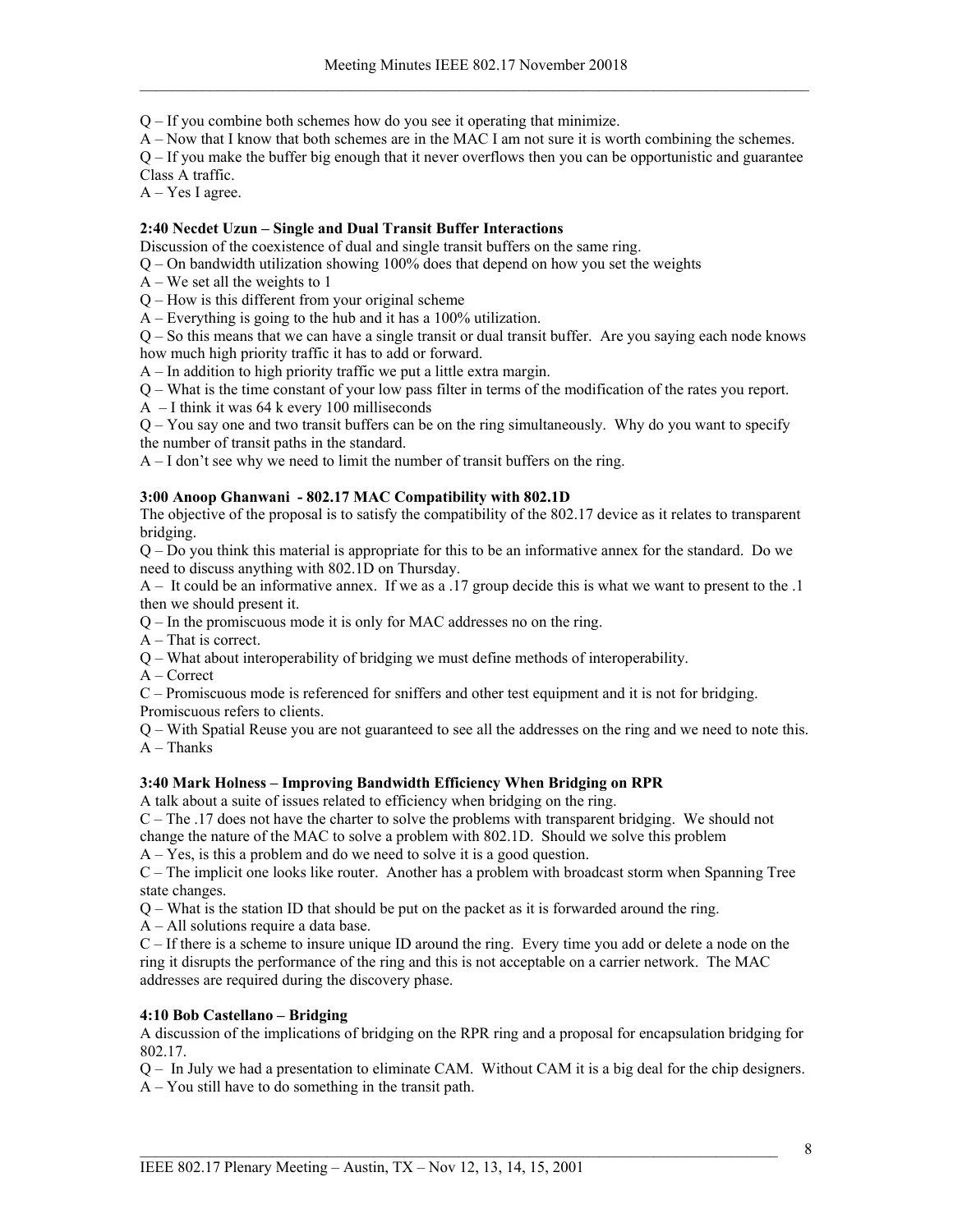Q – The largest MAC address gets O and then you make an ordered list from that, however, when you need to change you need to stop everything on the ring or go into a flood mode.

A – If you are new station on the ring you have to be quiet until you get your station ID.

Q – Does this proposal require changes to the MAC. Does it require all stations on the network to perform learning.

A – No, it depends on how the mapping table is done. Default is gratuitous flooding but having the fields in the frame enhances the behavior of the network. There is no 802.17 MAC yet so it doesn't require changes to the MAC.

Q – Some stations don't have to implement learning.

A – That is correct.

Q – If I am a router on the ring talking to an off ring node I would route all the time.

A – No the router would send packets to the ring in an explicit manner via its ID or MAC address. Flooding would occur when routers and bridges are on the ring.

# **4:52 Mark Holness – Encapsulating Bridging Support for 802.17**

An informative discussion of Encapsulating bridging that is not specific to RPR.

C – I support this proposal for encapsulated PDUs in the network because it is complimentary to what we propose.

Q – If you are really encapsulating why is the CID not after the type field. Packet type and the CA are more appropriate in the header.

A – I will let the WG consider this option.

### **5:10 Discussion on Bridging and Meeting with 802.1D**

We need to discuss customer separation requirements. Since we don't have a concrete proposal for how it would be used.

### **Straw Poll –**

Is there agreement in the room to bring up customer ID to 802.1D?

C – 802.1q was developed for customer separation in LANs. We need a similar mechanism for RPR. So we need to discuss it with them.

C – It is in everyone's proposal but we don't have a presentation on how it would be used. We should not present to .1D until we have this presentation.

C – We need to discuss customer separation with 802.1D since it is a parameter passed to the upper layer since we have something in the frame that is not processed by the MAC.

A – We should as a group to determine how we are going to use it. We also need to know what the EMF is going to do with their customer ID.

C – We need to invite 802.1D prior to making any decision and we should have a chart with the full set of options in this chart to get their opinion on a spectrum of options that we have. We need the parameters we should consider as we make this decision.

C – This optional customer ID in the frame is not always the same as the VLAN tag so we need to discuss and agree on what we present before we go tot the 802.1D.

C – With bridging we need to deal with but the customer separation is very broad and we should get our chair to talk to the .1 chair along with the EFM chair.

C – We should talk about Type Ids with the .1 group as well. What freedom do we have when we are encapsulating payloads.

# **Straw Poll**

Do you support the formation of an ad hoc to create a presentation on customer separation.

Yes - 42

 $No - 0$ 

Abstain - 10

C – We should solicit their feedback on bridging before choosing an implementation.

C – We should verify our compliance method is indeed compliant.

C – We should only list options and possibilities when we meet with them.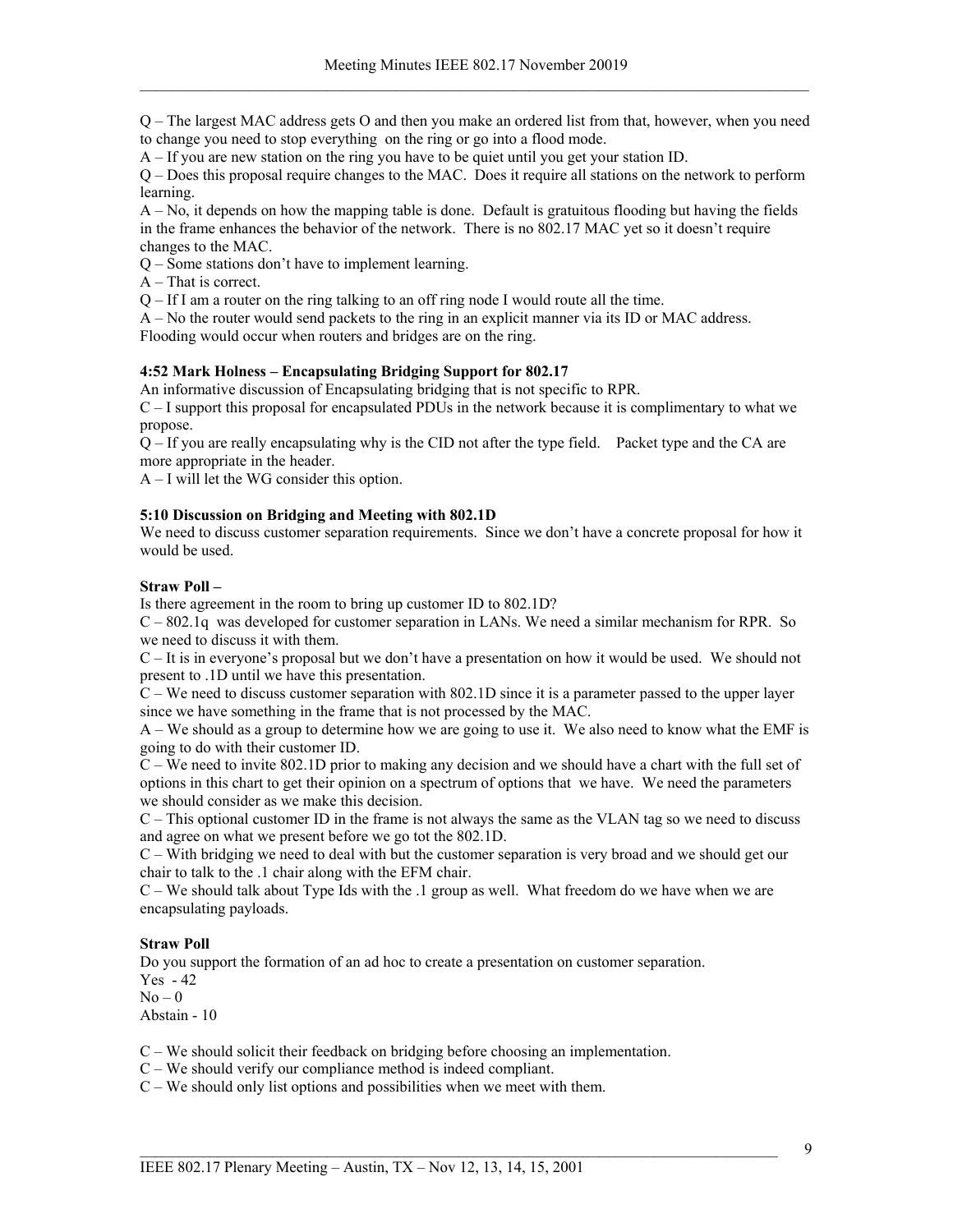C – As a group we need to demonstrate that we don't break spanning tree and it is compatible with 802.1Q to show we don't break their architecture.

C – These proposals are outside the jurisdiction of 802.1

C – It is premature and we do not need to consider a presentation to 802.1 at this time.

# **Straw Poll**

Do we want to discuss bridging with 802.1 at this meeting Yes – 16 & 21  $No - 8$ Abstain – 8

### **Straw Poll**

Do we want to form an ad hoc to create a presentation on bridging for discussion with the 802.1 during this meeting.

 $Yes - 44$  $No -$ 

Abstain -

# **Motion 2001-11-14-06 18:08pm**

Form an ad-hoc to prepare a presentation for the Working Group and have it approved by the Working Group for discussion with 802.1D on the following topics.

- 1) "Simple" Compliance with 802.1D
- 2) Spatial Re-use with 802.1D
- 3) Encapsulating Bridging with 802.1D
- 4) Assignment of type values
- 5) Customer Separation ID s

M - Bob Castellano, S - Spencer Dawkins  $Yes - 45No - 0$  Abstain - 3 Motion Passes

# Tuesday November 14, 2001

8:30am Agenda Scrub

# **8:38am Jim Kao – Topology Discovery**

- A requirements, description and conclusions of Topology Discovery from the Gandalf draft.
- Q What period do you recommend running this algorithm.
- A From the Round Trip Time of the ring up to 1 second.
- C Distributing attributes can be problematic
- Q Do you see that this can scale to more than a dual ringlet ring and how.
- A If we want to support 255 nodes we need a 2k PDU. We would send on all ringlets.

C – If you lose a topo packet you have a timer that expires and reinitiate the topology process until you receive a unerrored packet. It can be based on a trigger from topology discovery.

Q – What if I am supposed to support 63 nodes but I am put on a ring with 100 nodes.

A – You would signal via software of an error condition.

# **9:10am Jason Fan – Topology Discovery**

A description of the Topology Discovery mechanisms used in the ZZ or Aladdin proposal.

C – There is no change in topology if there is a link failure on the Gandalf Draft

A – However, messages are sent on ringlet 1 and 2 on different directions in the case of a break and wrap condition, correct. Therefore one message disappears.

Q – You didn't talk about how complicated this method is for dual rings and the time is longer. Gandalf has a lot of field experience. There is a much easier way.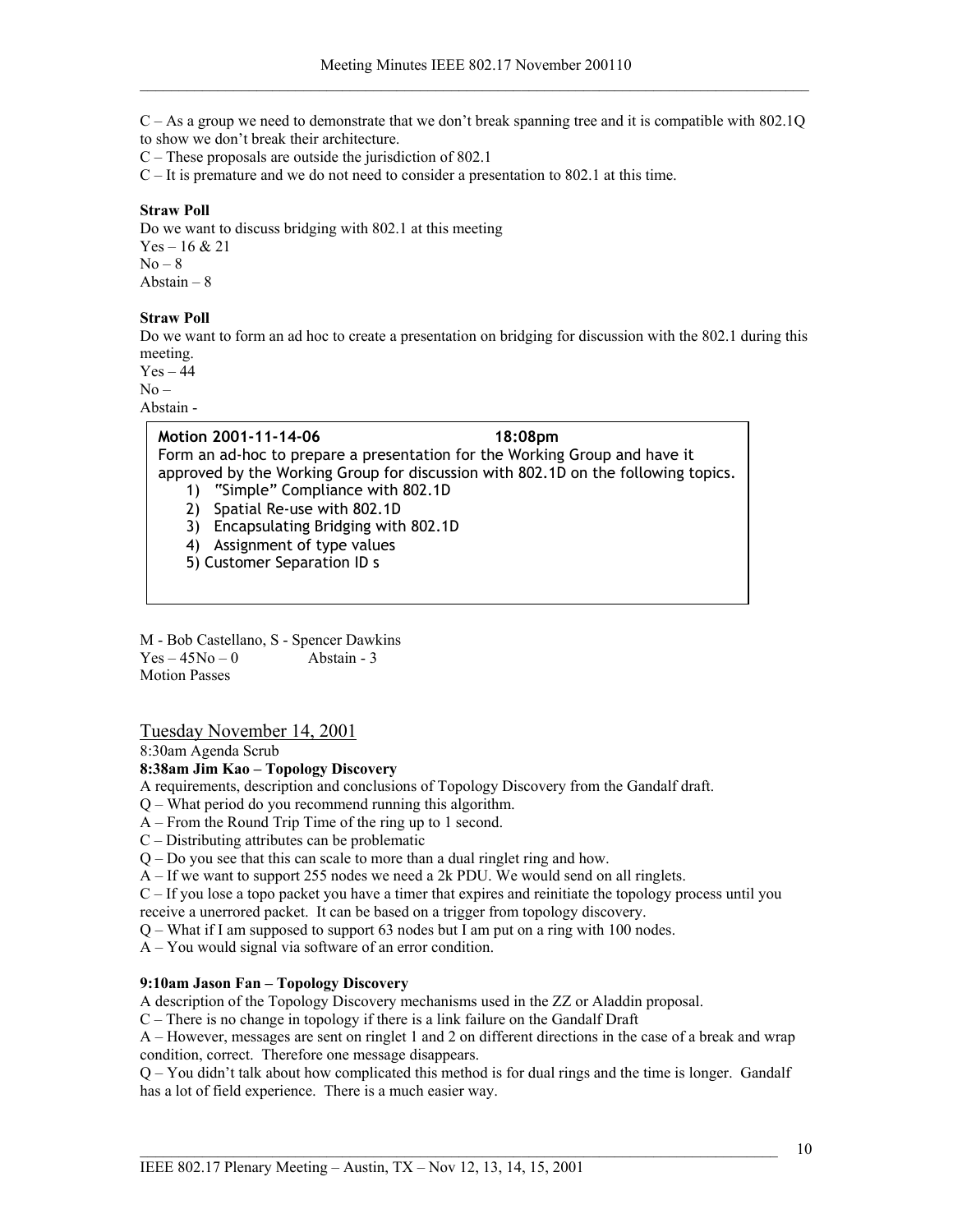A – Sending a broadcast is not complicated relative to hop by hop. We added extra robustness. The basis is a single broadcast and this is not complicated. Discovery of neighbors and broadcast is simple. Validation can be done in a number of ways. Aladdin has simulated this and ultimately the group can decide.

 $C$  – Anything that sends a broadcast relies on topology knowledge which is not know when there is start up mode. Cisco is not robust enough because of the TTL. I would like one method that is simple and provable.

A – In any case you have to assume that there is a ring and Gandalf assumes that you will get the message back.

C – For Gandalf if you set the Topology discovery you can have topology in 100ms

C – As a user of RPR, I need an asymmetrical ring topology discovery method because I have asymmetrical rings. The Aladdin better fits the asymmetrical ring and this fits my topology better.

# **9:30am Gal Mor – RPR Protection**

A presentation of how to combine steer and wrap or SWIS mechanisms on the same ring.

### **10:20 John Lemon – Protection Switching**

A description of the Protection mechanisms contained in the Aladdin proposal.

Q – If you use the topology image, the question is how quick is the topology image stabilized.

A – Those are independent. Even in an extreme case of 2.5 when adding a new node that node is not recognized yet. The state of a link does not affect topology. The topology is still a ring. We need to know the identity of the nodes and their relation to one another.

Q – What if a node disappears does the topology algorithm converge and does it have an impact on performance.

A – From those nodes point of view the topology has not changed, it is still a ring. Whether you can reach a node is a function of protection not topology.

C – You must use TTL to protect the broadcast message. We are overloading the TTL field to do this activity.

Q – For bridging you need a ring length when the ring is in tact. When the ring is broken the length is longer to reach the far nodes around the break. Can you recalculate the TTL in this scenario.

A – If you set TTL is set to the number of stations on the ring or 255. Then you know the distance to the station. You can get the information from the topology database.

Q – Flooding is done on both links and can result in identical frames on both links.

A – In the case of flooding you are flooding only on one link. You can intelligently set the TTL with the database.

Q – Does this require a CAM-like look up.

A – I don't believe it does.

C – Any proposal the working group considers will require simulations to for error conditions.

# **10:45 David James - Topology Discovery**

A description of the Topology Discovery and CRC mechanisms from the DVJ proposal.

Q – Can you do this for 64 bit calculations for OC 192.

 $A - Yes$ 

C – We have two methods for Topo Discovery, one is hop by hop and the other is broadcast. This is similar to a routing RIP distance vector. Broadcast is link state like OSPF or ISIS. Link state is most often use in carrier networks because it converges a lot quicker even though it has higher overhead.

A – You go around the ring once and I think this hop by hop will have a quicker convergence time.

C – We should choose something that functions efficiently during normal operation not during error conditions because that condition occurs infrequently.

# **11:07 – Henry Hsiaw – Spatial Reuse on Multi-Ring Networks**

A proposal that addresses bridging across multiple rings.

Q – Do you propose to use the ring ID even if we have a single ring.

- A Yes just for consistency. The spirit is to address the efficiency.
- Q How will the tables be built.

A – the routing layer will build it every time you have a topology discovery process.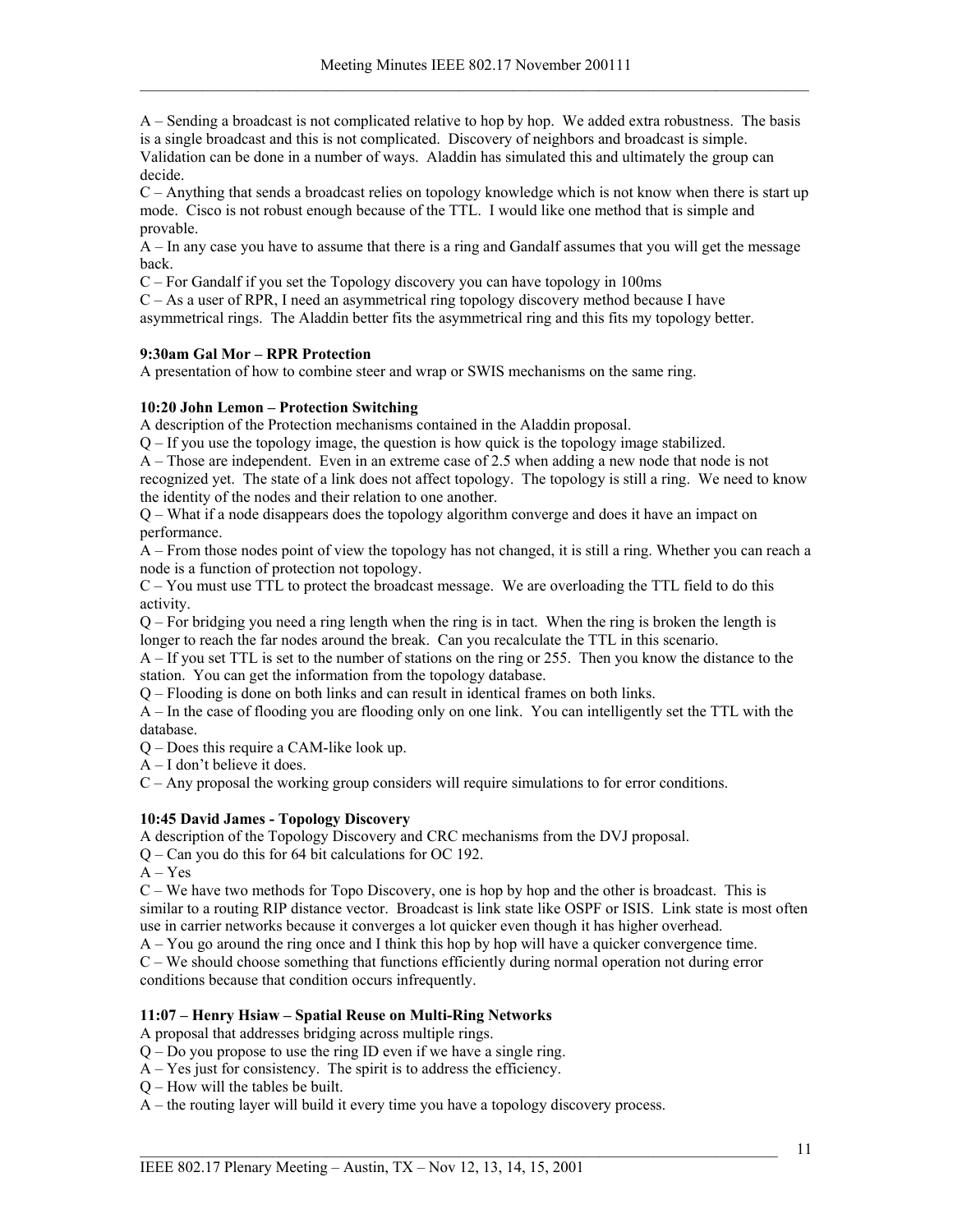- Q Do this imply learning.
- A This does not break spanning tree. I am not addressing learning.
- Q If I have an unknown address which ring interconnection can pick that up.

A – The newly added node will know that it has to go thru the interring node. It needs to broadcast to ring 1 and ring 2 establish the relationship.

Q – How does a station on ring 1 know to get to ring 3 and know what is on ring 3.

A – The topology discovery mechanism must inform the station.

# **11:20 – Rhett Brikovskis - RPR Physical Layer Proposal**

C – This is a historical event, the convergence of the Aladdin and Gandalf drafts.

### **12:15 - John Lemon - Presentation of Ad Hoc 8021.7 Draft Outline**

Presentation of results from the Ad Hoc created to build a common draft outline.

C - At some point in time, we'll need to define

conformance to clauses, especially optional clauses.

Q - Is this using standard template.

# A - Yes, we will vote on this tomorrow, after people have a chance to

look at it.

C - It would be a good idea to have the names of the people at the ad hoc on this document.

Q - What's the criteria for annex VS clause? PHYs in 802.3 are clauses, not annexes.

A - Complex minutia tends to go into annexes - they may be key to

implementing, but not to understanding. When the standard comes out, the only thing that matters is whether the material is normative or informative.

C - Don't agree that PHY should be in an annex.

A - Thanks for the comment.

# **12:30 - Bob Castellano - Bridging ad hoc presentation for 802.1 joint meeting**

A presentation of Bridging issues and concepts developed by the Ad Hoc group.

C - Don't need to talk about MTU sizes with 802.1 - 802.3owns it.

C - Ethernet MTU PHY limits shouldn't be a problem for new PHY implementations, but may be for older ones.

C - Type numbers are administered by IEEE RAC, which relies on IEEE WGs for expertise. David James is on the RAC, and says he expects RAC would say, if it's needed, but don't go crazy.

C - It's really premature to present customer IDs to 802.1 when we don't have a proposal in 802.17.

C - There were presentations back in May on customer IDs.

C: We're just asking 802.1 if they want to work on customer IDs, not present a complete proposal.

A - We just want to answer a scope question. We don't know whether we should be working on it at all.

C - It's better to decide within 802.17 before, in case we need to put pressure on 802.1.

C - It matters whether customer IDs and type fields are in headers or in payloads.

Q - What is EFM doing with customer ID? A: We'll find out from 802.1.

- C If customer ID affects bridging operation and forwarding, it will be in 802.1.
- Q What's our expectation for the meeting? Are we telling them everything that we've done.
- A We're really avoiding a turf war, on customer IDs and bridging, and avoid problems later.
- Q Did the ad hoc reach a consensus last night.

A - Yes.

Q - Wasn't the presentation supposed to be approved by the group before 802.1 sees it?

A - Yes.

- Q Can we review the presentation tonight.
- The ad hoc group was comfortable with real-time review.

C -This material was presented before. Do people have a problem with it.

# **1:00pm – Italo Busi – OAM Proposal**

A joint presentation on OAM from the Aladdin and Gandalf proposals

# **1:45 Wei Chau Wi – Layer Management**

A description of Layer Management from the Aladdin proposal.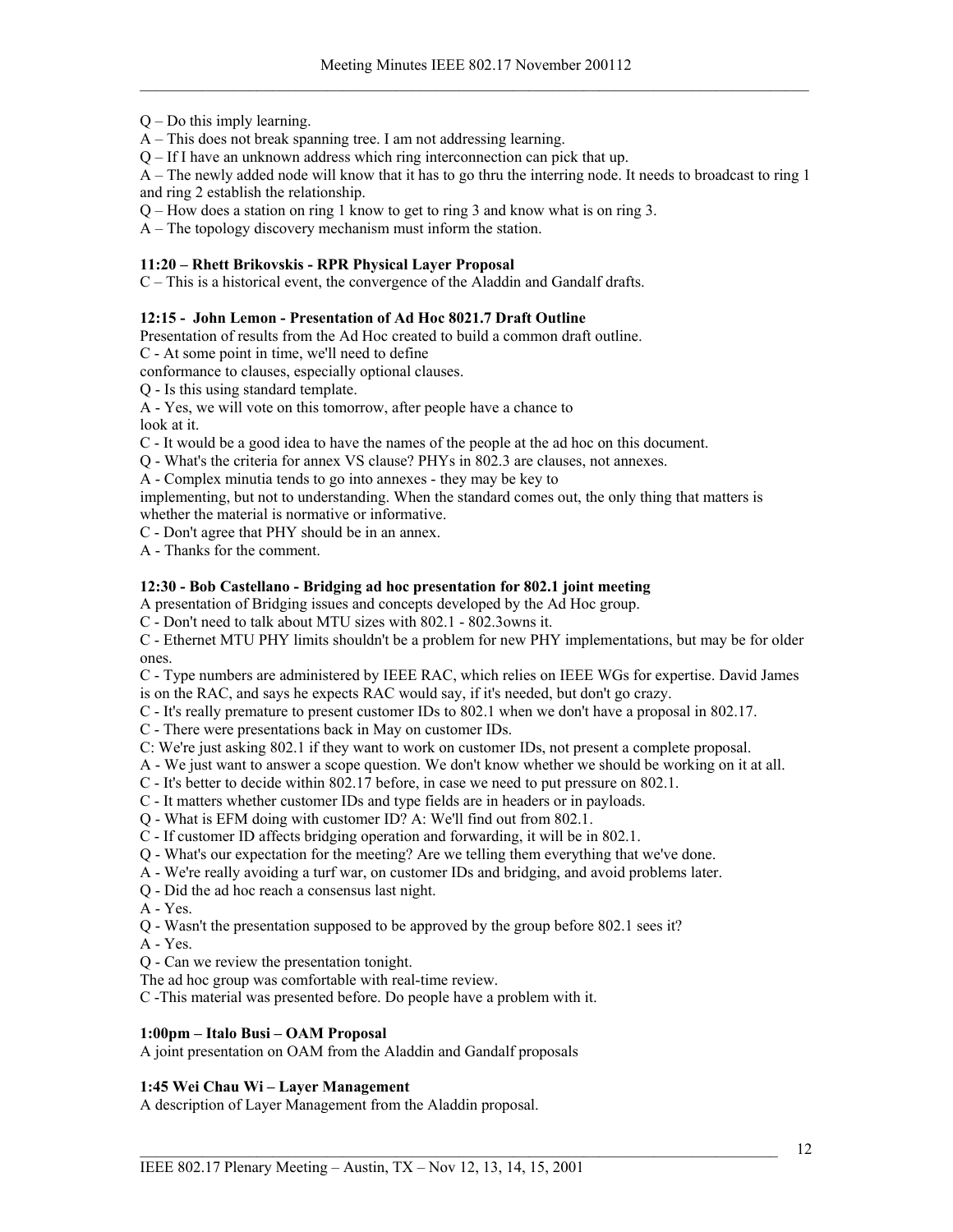C – It would be good to include a table of MIBs so it is easy to read and understand.

Q – How do you propose to run GFP on Frame Mode and Transparent Mode.

A – It has to be defined by the ITU and IEF. It is a process we must manage.

# **2:05 Khalid Amir – RPR Performance**

Presentation deferred until 11-16-01 or next meeting.

# **2:27 Kanaiya Vasani – Overview of the Aladdin Draft**

Highlights and service objectives of the draft proposed by the Aladdin group.

C – The term compromise is probably inaccurate. The best result may be convergence of the 3 proposals. Focus on working together and compromise should be the last resort.

C – The group that is in the Aladdin is interested in Layer 2 services and others are interested in Packet Pipes. Many carriers want to offer IP services on fiber and others over Layer 3. We shouldn't overlook the Layer 3 services.

A – All of us do sell to the Packet Pipes market. There are Layer 3 services where you have to do Layer 2 as well, we should be inclusive in our standard.

C – SRP does apply in the metro delivering services to subscribers. You can take a clean sheet approach and you can leverage existing technologies.

C – Once you change what is already out there then you cannot say that the new proposal works and there are 13,000 ports out there.

Q – There have been a number of compromises made in the Gandalf draft but I have seen none in the Aladdin.

A – Let's be clear that fixing problems and addressing wider markets is part of the standard process and doing it unilaterally is not compromise but rather improving a draft.

 $C -$  We need to have a shift of philosophy. The drafts are contributions to the working group to address the wider market. We have shown ways of doing that through the ad hoc. We need to get off the yours and mine stance.

C – We should add the amount the configuration required to work at the basic and the best situation.

Q – Is it on the system itself or the MAC alone.

A – The MAC.

# **2:08 Steve Wood – Overview of the Gandalf draft**

An overview of the MAC presented in the Gandalf draft including key objectives.

Q – How do you get rapidly to market if it is not backward compatible with SRP.

A – These modifications allow us to make changes that don't require major changes to silicon and therefore we can get to market quicker.

C – That makes it hard to know how to work with you because we don't know what breaks your silicon.

Q – There is an incongruity between your presentation and Gandalf on protection.

A – We are supporting SWIS

Q – On Gandalf not the SRP chart, would it be fair to say that all of these were added to meet objectives that the working group passed.

 $A - Yes$ 

Q – Is there a way of getting a simulation model for the Gandalf proposal.

A – We will make it available.

C – Wrapping followed by steering is inferior to doing only wrapping or steering.

C – For 2000km ring the delay is 15ms of packet loss.

C – The Gandalf simulation model will be available several weeks before the next meeting.

C – The fairness messages go on the backward link. It would be possible for packets get lost in a wrap condition because the buffers would fill.

A – We only show the order of data packets. The fairness messages are always served first.

C – To selectively steer a few flows still means you are still stuck with all the problems inherent in wrapping.

# **3:40 David James – DVJ Overview**

An overview of the DVJ proposal and discussion of it's various mechanisms.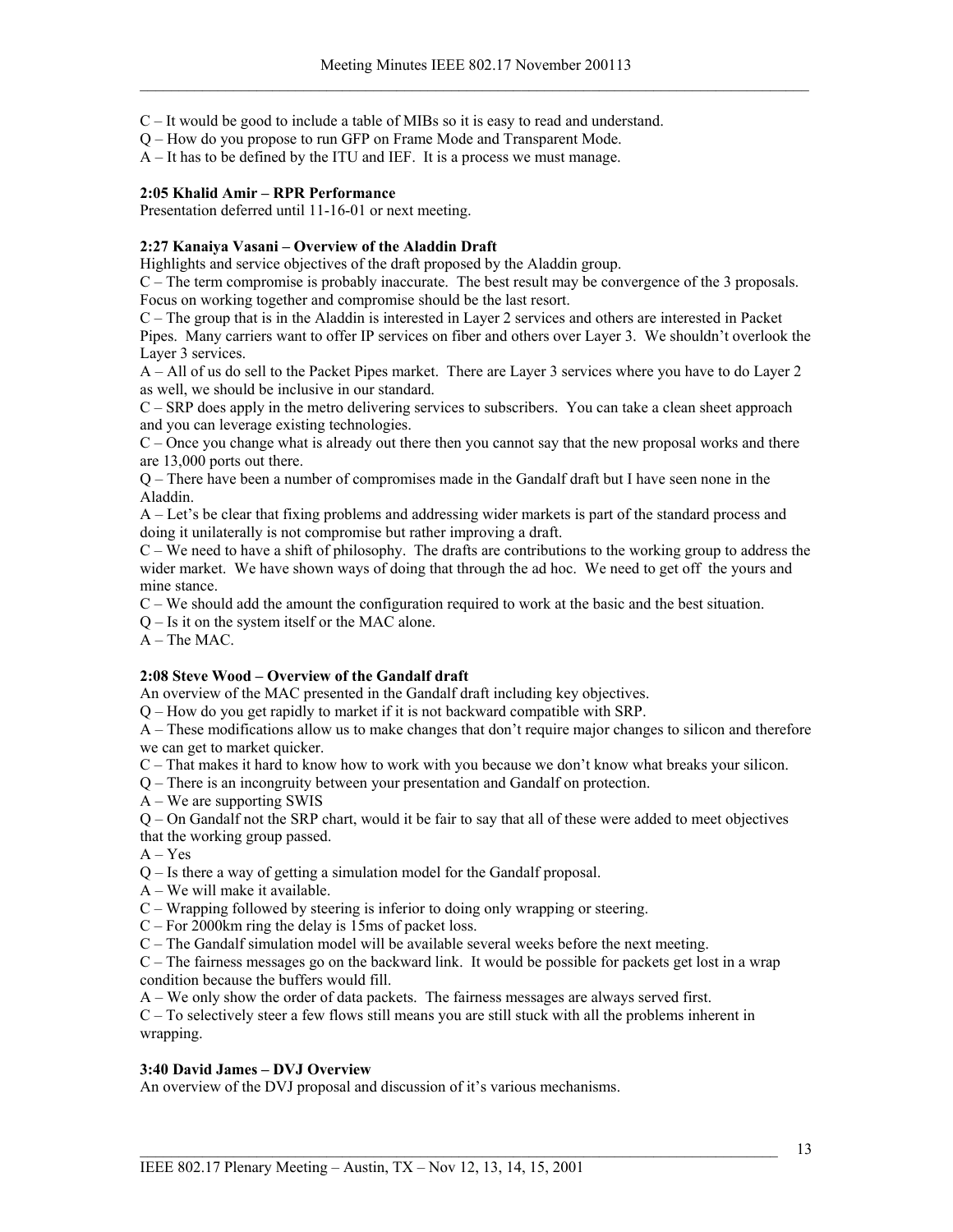Q – Page 25 of your draft requests a preemption that requires segmentation and you have not mentioned that Segmentation and Reassembly is required.

- A If you are looking at 1 Gig with jumbo packets it is important.
- Q What physical layer supports preemption.
- A They all could. There are several small packets in one big packet so in a sense it is not preemption.
- Q You have class A and Class B and I don't see the difference between Class B1 and B2.

A – On B1 the bounded delay should be 125ms vs. B2 it would be on the order of 30ms

#### **4:30pm Bob Castellano – Proposed 802.1 Discussion Presentation for 11-16-01**

This presentation is the result of the ad hoc and is recommended as the presentation we make to the 802.17 on 11-16-01

 $C - PHY$  issues should be addressed to 802.3. We could ask about interoperability with 802.3. We may ask about how big an 802.17 packet should be from the 802.1 perspective.

- C We have to ask questions correctly on slide 26 note that the LAN can still act as a broadcast media.
- C Slide 20 the title should be changed.
- $A OK$
- Q On the hierarchical routing scheme it is not a learning scheme?
- $A It$  is a hop-by-hop method.
- Q In the hierarchical mechanism how do I know which path a packet takes through a mesh of rings.

A – When you come into the ring the ring node is the one that has the database of all the addresses coming into the ring. That node keeps the node table and ring table.

Q – You are using the Gandalf frame format in this presentation and we don't want to give the impression to 802.1 that this is the 802.17 frame. The Aladdin proposal would be different.

- A It doesn't matter to the discussion and I will mention that this frame is for illustrative purposes only.
- Q Did you look at the issues related to .3 to .17 bridging.
- A We did this under the compatibility section.
- Q What is the question we are asking to .1.
- $A$  On slide four we list the questions we are going to ask.

Q – I am not convinced that Hierarchical addressing will not work without a new protocol and therefore may confuse our discussion.

A – A ring identifier is passed through the network.

#### **Motion 2001-11-14-07 17:15pm**

To approve the presentation prepared by the Bridging Ad Hoc for presentation to 802.1 on 11/14/2001.

M – David James, S – Jim Mollenauer  $Yes - 51No - 6$  Abstain - 3 Motion Passes

### **Motion to Recess until 11-16-01 at 8:30am**

Thursday November 15, 2001 8:30 Begin Meeting **8:35am Agenda Scrub 8:40am ETSI** (European Telecommunications Standards Institute) liaison letter review – Jim Molleneaur volunteered to draft the 802.17 response.

# **8:45 Kahlid Amer – Performance Committee History and Results**

The committee has developed performance guidelines. They are posted in the performance committee .

**Motion 2001-11-15-08** 8:51am To place the 802.17 Performance Committee into hibernation until needed.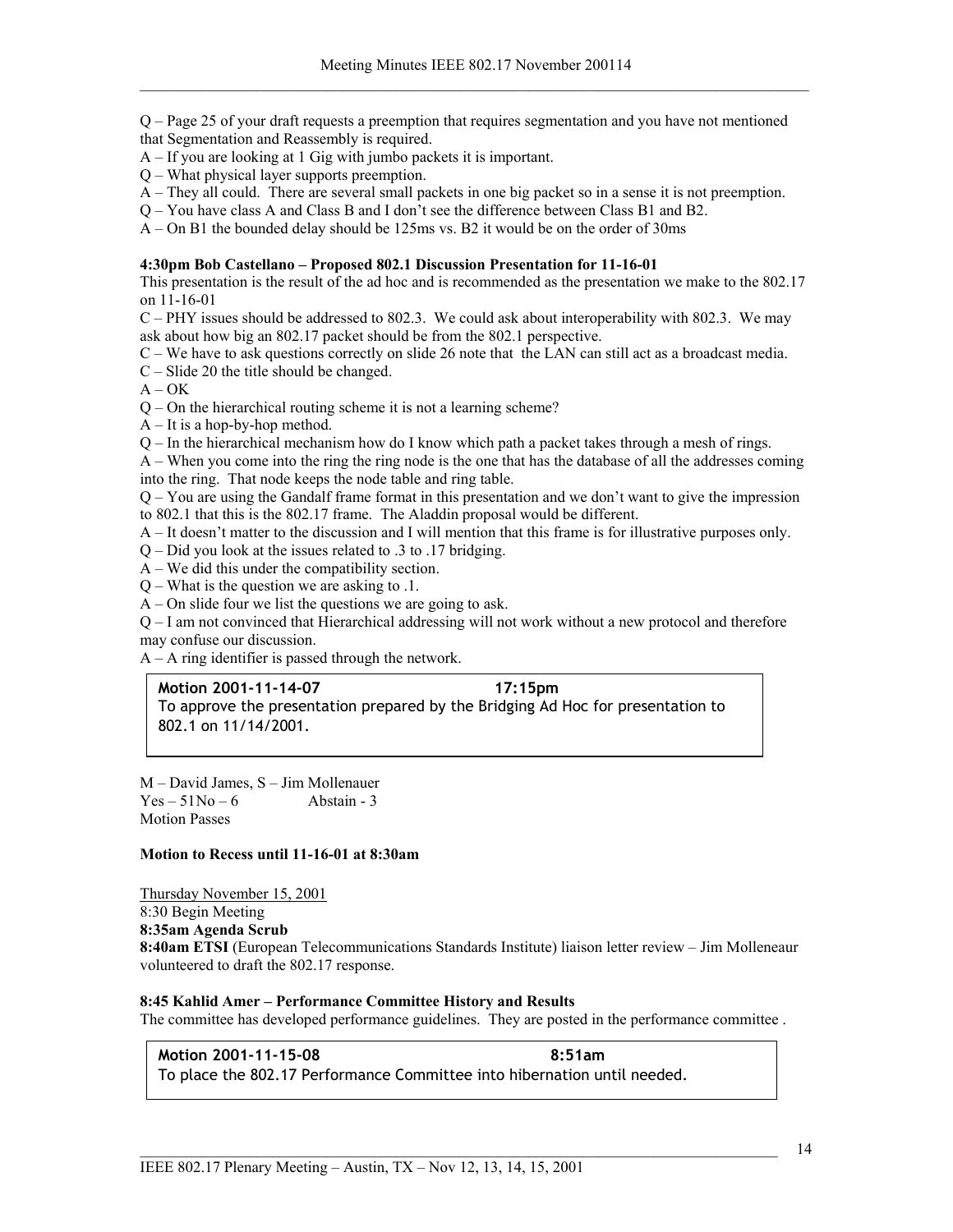M - Bob Love, S - Khalid Amer Yes 35 No 0 Abstain 6

# **8:55am Planning for January meeting in Florida**

Chair – Our meeting planner is getting competing offers at hotels in Orlando. We should have a location selected soon.

### **9:00am Presentation of PowerPoint on Bridging approved by the Working Group for discussion during joint meeting between 802.1 and 802.17**

Presentation and discussion of issues that may overlap between 802.17 and 802.1 Representing 802.1: Tony Jeffree, Neil Jarvis, Paul Congdon, Les Bell, Mick Seaman

# *Comments, Questions and Issues raised by the 802.1 Members*

How does the mapping table work when the source address is different than those in your mapping table?

Filtering database is a layer 2 switching table. What if people want VLAN, and Customer ID in the table. It seems that it expands indefinitely and how do we bound the scope of it.

Considering Hierarchical and Ring ID based approached. That is like source routed bridging. How do we limit the scope of the Ring ID. Station ID is local at 256. For ring ID you don't know how large that will get. Can you have thousands or millions of Ring IDs.

There are 3 mechanisms TTL Encap and Spatial Reuse. They all tie to the MAC table and they are all equivalent. Learning limits who can look at it. This limits excess flooding. Floods can be nasty from the core to the end stations. I might suggest a TTL and direction so the packet doesn't go any further than it needs to go, possibly by preconfiguration, so your Customer ID can tell the other bridges that they can peek at the packet if they if they like.

Sometimes you need to look into a VLAN, MAC addresses sometimes the VLAN matters others not. The customer sets this and it is an adjustable parameter.

The bridge is sometimes told to flush its table. That behavior must play into your scheme.

Also things that you can learn need to be exported to the table in the bridge. So your MAC needs to write to the bridge and the bridge needs to erase at least some entries from the bridge.

In a given implementation I may want to export a portion of the bridge table to the MAC. This is better because if you put the whole table in the MAC you invite a long dialogue with 802.1 as we change things.

Station ID and TTL can become the same thing in some scenarios.

In as much as you have compiled a complete list of issues you have done a good job.

FDDI was encapsulating for a time. Source Routing was done in Token Ring. We had a saying, credible, enticing and nontrivial problems can successfully recur. You could be here for a long-long time, like 5 years. As you get into more detail it will get worse. A system with persistent and distributed state introduces radical trouble because the environment can change and your rules may not cover all cases and it can run out of control. I recommend you start with the most trivial case, transparent bridging from 802.17 to 802.3. Then you must define what customer scenarios you will support. You will likely find: Transparent bridge support on the extended bridge LAN – Simple and Limited Links across the 802.17 mean you can borrow from IETF. You should pick a service model based on something that exists, it will be easier.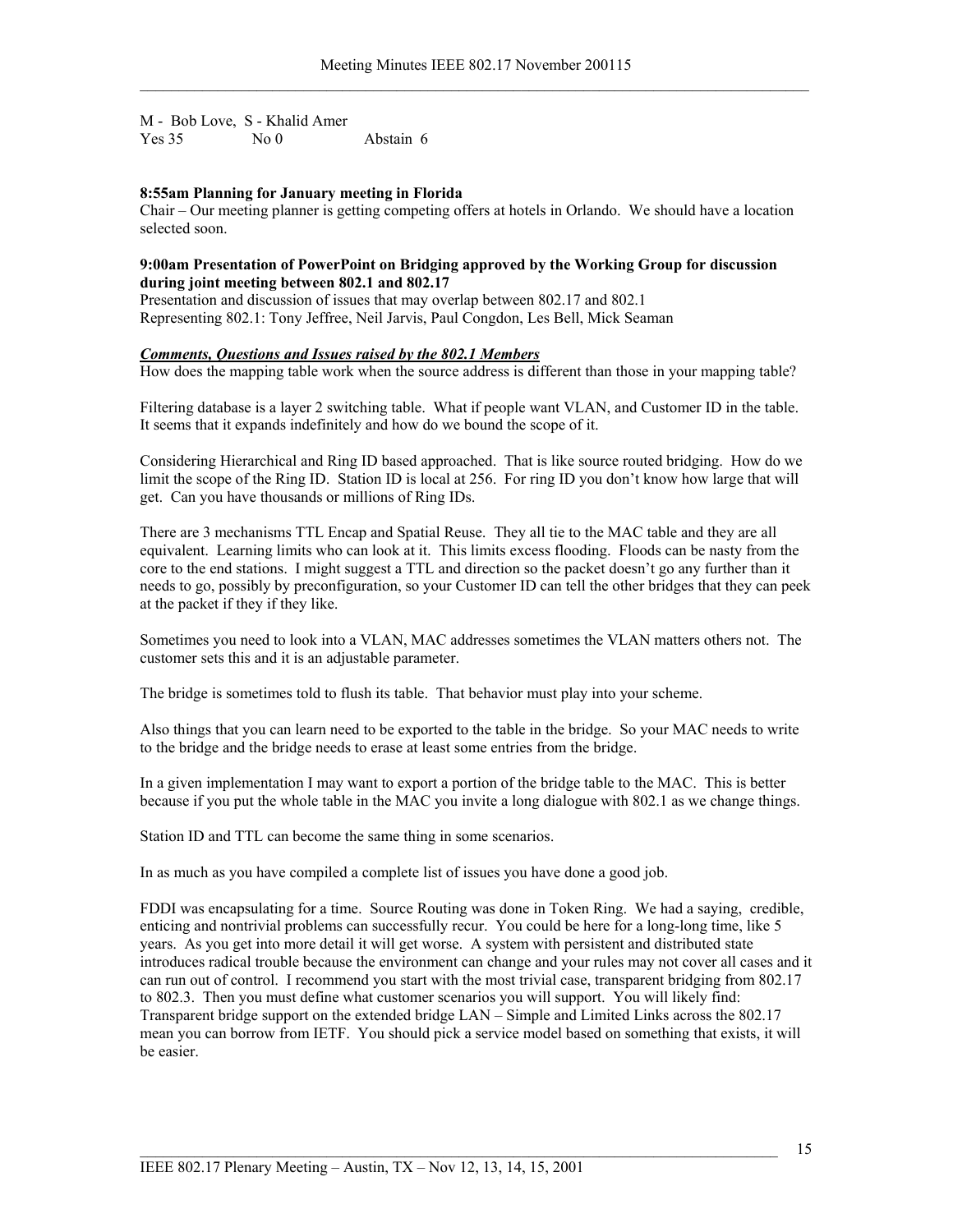The filtering database is in the MAC but the MAC Reference model says 1 MAC controls all the ringlets. This is confusing. What network scenarios does .17 support. Likely the metro. If you put something in the MAC it forces filtering in the MAC.

You have turned the ring into a broadcast media. Depends on the reliability of the TTL stripping. No bridge can transmit when during learning because the TTL

Understripping don't make it around

Overstripping make it around too often.

What are the problems this creates?

What timeframe do you consider reasonable.

There is a bad consequence of understrip that some stations are unreachable. You must invent and deploy a new protocol that guarantees reach ability even if there is no know topology.

With Overstripping you may need to send the same frame twice and this creates significant problems with trace back.

If the problem is persistent stuck states, this can create ongoing problems.

You should reduce the probability of duplicates to zero. On the other one you have plausible deniability. As long as the TTL stripping is robust then you can add the Source Station ID to the………

The history with regard how bridging issues get started, the 802.17 group raises a PAR to change clause 6 to modify the 802.1 in a limited way.

There is the opportunity for multicast loops if the TTL gets stuck in a misconfigured state for a long period of time.

Do we expect that 802.3 is a peer of the 802.17 in the general case? Then you meet the compatibility criteria.

If we have customer separation or type fields should they be in an RPR specific header or in the payload with some specific type field?

We would prefer to see customer separation farther back in the packet. UTI or through MPLS tunnels form a set of spaces that can be used. If a metro is feeding a backbone there can be gateway-mapping issues.

802.1 does not have an opinion on packet size. As you probably know MTU discover is unreliable and Segmentation is absurd so you should stick to 1500 byte packets.

When you have a TX in the MAC client in you will need a Spanning Tree database in the client endstations. The control comes with the bridge table down into the MAC and you should watch this issue.

A transparent bridging case is the most immediate case with compatibility for .1. To use .17 as a metro network the packet go into a tunnel and that doesn't impact .1 at all.

10:35am Break

11:15am Review of ETSI response letter.

#### **Motion 2001-11-5-9 11:19am**

802.17 pre-authorizes the voting members of 802.17 to progress the work of 802.17 through voting on motions at our January, 2002 interim meeting, so long as at least 40 voting members are present. The outcomes of those motions will be binding on the 802.17 with the same authority as if they were motions passed by the voting members of 802.17 at a plenary meeting.

M – Bob Love, S – John Hawkins Yes 52 No 3 Abstain 11 Motion Passes

Chair: There are currently 144 official voting members.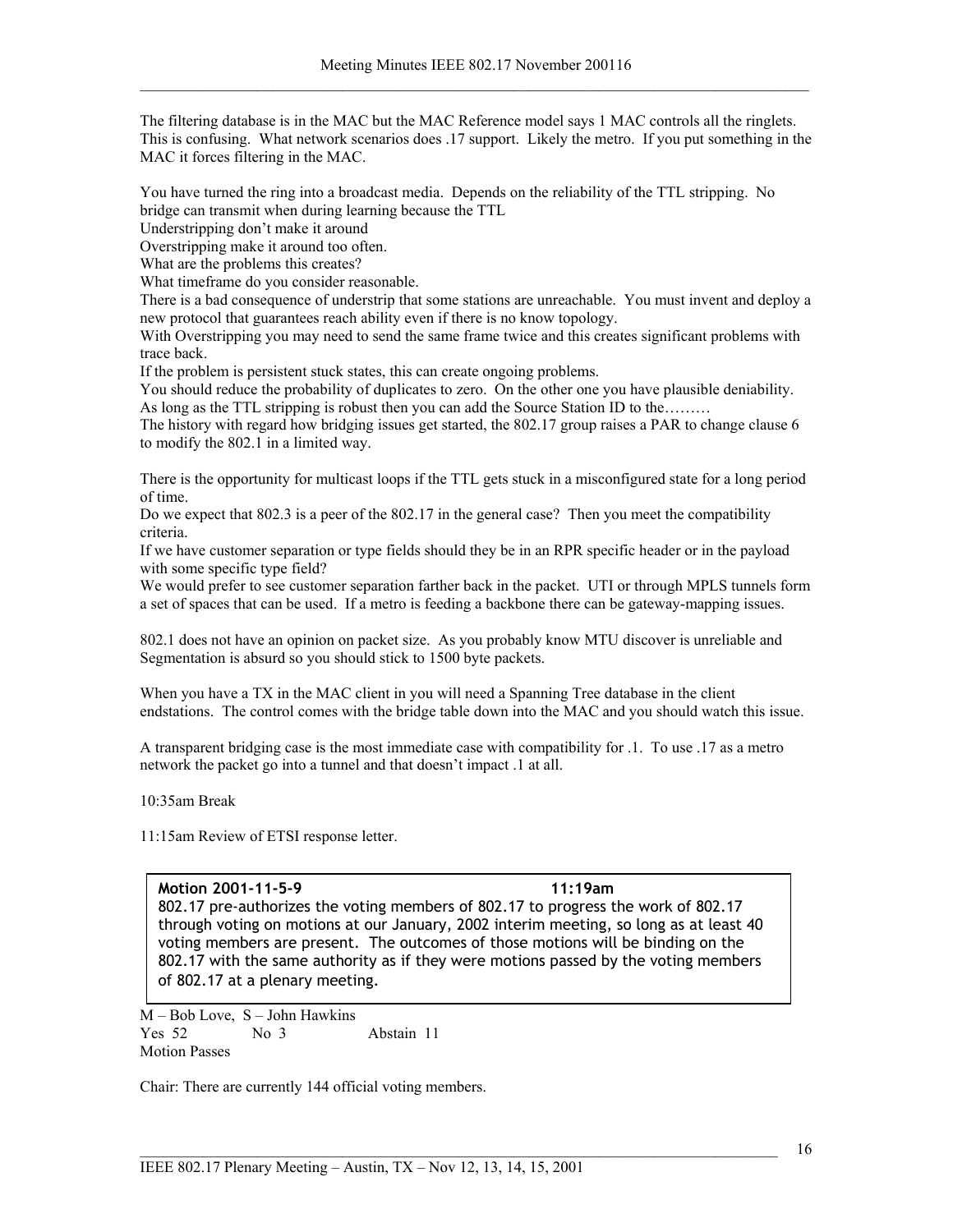**Motion 2001-11-15-10 11:26am** 802.17 Working Group approves the liaison letter as written by Jim Molenauer allowing for formatting changes. This letter shall be sent to the ETSI SPAN committee on behalf of the 802.17 Working Group.

N – Italien – January Stephen – January Stephen – January Stephen – January Stephen – January Stephen – January Stephen – January Stephen – January Stephen – January Stephen – January Stephen – January Stephen – January St  $Yes - 52$   $No - 0$  Abstain - 3 Motion Passes

**Motion 2001-11-15-11** 13:17pm The RPR header and data shall be individually protected by separate CRCs**.**

M - David James S - Frederik Davik  $Yes-49$   $No-1$  Abs - 8 Motion Passes

**Motion 2001-11-15-12 13:20pm**  The RPR MAC shall provide the client with sufficient information to support selection of packets based on the hop distance between the source and destination stations. As and example, this MAC-supplied information would allow the client to send a packet over 2 hops, while inhibiting sending of packets over 4 hops.

M - David James S - Fredrik Davik

# **Move to Table Motion 2001-11-15-12**

Steve Wood, Jim Molleneaur  $Yes - 35$   $No - 19$  Abstain - 10 Motion Tabled

# **Motion 2001-11-15-13** 13:30pm

The RPR MAC shall support the allocation of best-effort traffic using weighted fairness.

M - David James S - Fredrik Davik  $Yes - 50$   $No - 3$  Abstain - 5 Motion to call the question to call the question.  $Yes-39$   $No-2$  Abstain - 12

**Motion 2001-11-15-14 1:47pm** The RPR MAC shall have idle management mechanisms that ensure no packet loss with the assumption that each MAC may have independent clocks. Furthermore, these clocks may deviate by a physical-layer dependent amount, possibly as large as plus or minus 100PPM.

M - David James S - Fredrik Davik Withdrawn

individual frames, so that the desired protection mechanism can be selected on a per-<br>frame has in  $\begin{bmatrix} 1 \\ 1 \end{bmatrix}$  Hallie Dasis. **Motion 2001-11-15-15 1:53pm** The RPR MAC shall support wrapping and steering. The client shall be able to label frame basis.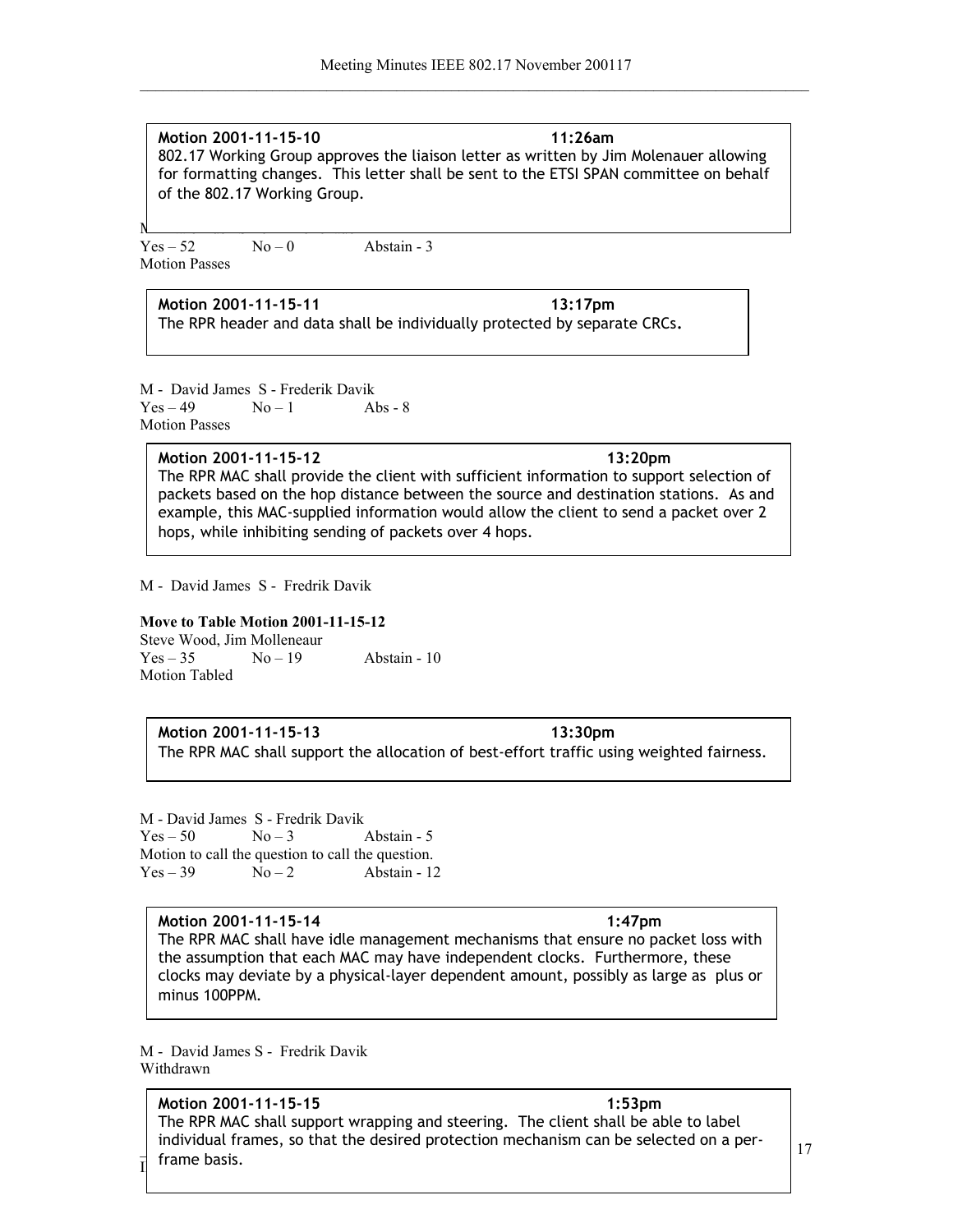M - David James S - Fredrik Davik Withdrawn

# **Motion 2001-11-15-16 13:54pm**

The RPR MAC capabilities shall not be compromised by the desire to support more than 2 ringlets on each ring. Specifically:

If ringID identifiers are mandated in the header, these identifiers shall have a 1-bit size. Stations that support only two ringlets shall not be complicated b y the desire to support N+1 ringlets.

M - David James S - Peter Wolf

# **Motion to Table**

M - Raj Sharma S - Jim Mollenauer  $Yes - 38$   $No - 16$   $Abstain - 6$ Motion Tabled

**Motion 2001-11-15-17 14:16pm**  The RPR MAC shall support three classes of traffic, as follows: Class-A: Provisioned BW & low latency (latency is not affected by ringlet circumference). Class-B: Provisioned BW & latency (latency possibly affected by ringlet circumference). Class-B: Unprovisioned. Residual opportunistic BW. Allocated based on weighted fairness.

M - David James S - Fredrik Davik Withdrawn

# **Motion 2001-11-15-18 14:19pm**

The RPR MAC shall support two forms of class-A (guaranteed-bandwidth low-latency bandwidth) bandwidth management protocols, called proactive and reactive. The proactive protocol has no (significant) lower-class transit buffer requirement and relies on prenegotiated transmission rates. The reactive protocol relies on a larger transit buffer to hold lower-class traffic while sending dynamic flow-control information upstream.

M - David James S - Fredrik Davik Withdrawn

**Motion 2001-11-15-19 14:22pm**  Motion to adopt the resolution of comments on Terms and Definitions that were completed by the Working Group.

M – Bob Sultan S – Spencer Dawkins

# **Motion 2001-11-15-20 14:43pm**

\_\_\_\_\_\_\_\_\_\_\_\_\_\_\_\_\_\_\_\_\_\_\_\_\_\_\_\_\_\_\_\_\_\_\_\_\_\_\_\_\_\_\_\_\_\_\_\_\_\_\_\_\_\_\_\_\_\_\_\_\_\_\_\_\_\_\_\_\_\_\_\_\_\_\_\_\_\_\_\_\_\_ Working Group for draft by December 25, 2001.Motion to make simulation models available for any proposal to be considered by the

IEEE 802.17 Plenary Meeting – Austin, TX – Nov 12, 13, 14, 15, 2001

18